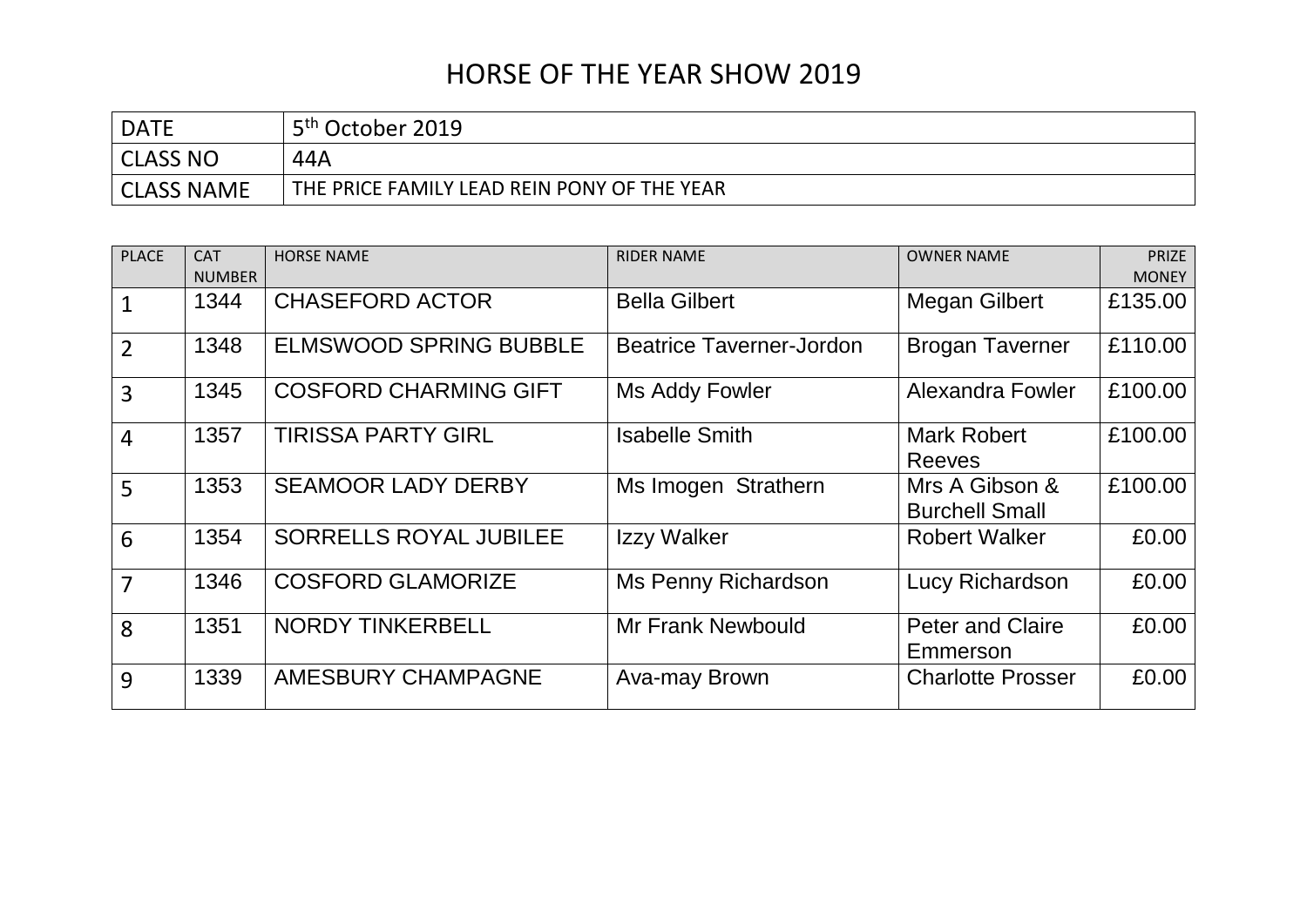## HORSE OF THE YEAR SHOW 2019

| <b>DATE</b>       | 5 <sup>th</sup> October 2019                   |
|-------------------|------------------------------------------------|
| CLASS NO          | 44B                                            |
| <b>CLASS NAME</b> | THE PRICE FAMILY FIRST RIDDEN PONY OF THE YEAR |

| <b>PLACE</b>   | <b>CAT</b><br><b>NUMBER</b> | <b>HORSE NAME</b>              | <b>RIDER NAME</b>        | <b>OWNER NAME</b>        | <b>PRIZE</b><br><b>MONEY</b> |
|----------------|-----------------------------|--------------------------------|--------------------------|--------------------------|------------------------------|
|                | 1361                        | <b>BARKWAY MR MCGREGOR</b>     | Georgina Storey          | <b>Emma Andrews</b>      | £135.00                      |
| $\overline{2}$ | 1365                        | <b>CILGETI PRINCE CHARMING</b> | Mr Tarquin Till          | Henrietta Till           | £110.00                      |
| $\overline{3}$ | 1371                        | <b>MEGLAND HARLEQUIN</b>       | Olivia Brightmore        | <b>Rachel Brightmore</b> | £100.00                      |
| $\overline{4}$ | 1360                        | <b>BARKWAY ALFIE MOON</b>      | Ms Poppy Steadman        | Poppy Steadman           | £100.00                      |
| 5              | 1367                        | <b>GLENARD BUMBLE BEE</b>      | <b>Ms Brea Birtwell</b>  | <b>Lyndsey Birtwell</b>  | £100.00                      |
| 6              | 1369                        | <b>HILIN HYNOD</b>             | <b>Ms Matilda Holmes</b> | Zoe Holmes               | £0.00                        |
| $\overline{7}$ | 1372                        | RAVARA MR TOD                  | <b>Ms Milly Gilbert</b>  | Megan Gilbert            | £0.00                        |
| 8              | 1377                        | <b>WOODVIEW IANTHE</b>         | <b>Ms Maisie Binks</b>   | Jane Bennison            | £0.00                        |
| 9              | 1359                        | ANNDALYSE SUGAR PLUM           | Ms Georgie Grace         | Pip Baker-beall          | £0.00                        |